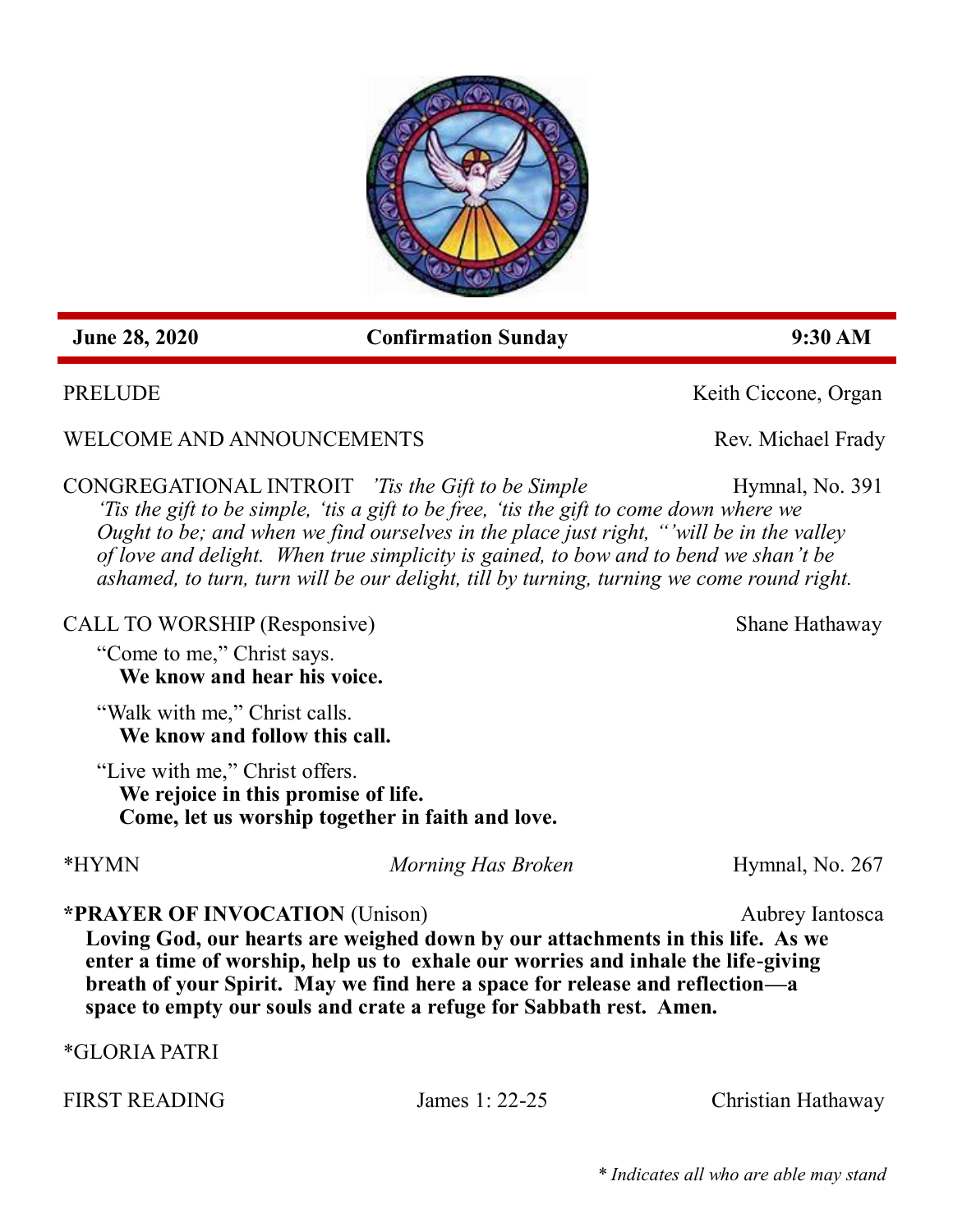| <b>ANTHEM</b><br><b>SECOND READING</b><br><b>SERMON</b><br><b>MUSIC RESPONSE</b> | The Summons<br>Matthew 5: $14-16$<br>"Don't Forget" | $\sim$ J. Bell<br>Rev. Michael Frady |                 |  |                       |
|----------------------------------------------------------------------------------|-----------------------------------------------------|--------------------------------------|-----------------|--|-----------------------|
|                                                                                  |                                                     |                                      | PASTORAL PRAYER |  | Pastor Suzy Aja Burba |

#### **LORD'S PRAYER**

**Our Father, who art in heaven, hallowed be Thy name. Thy kingdom come, Thy will be done on earth as it is in heaven. Give us this day our daily bread, and forgive us our debts, as we forgive our debtors. And lead us not into temptation, but deliver us from evil. For Thine is the kingdom and the power and the glory forever. Amen.**

INVITATION TO OFFERING DEVOLUTION OF EXAMPLE 2012 11:30

#### **\*DOXOLOGY**

*Praise God, from whom all blessings flow. Praise Him, all creatures, here, below. Praise Him, above, ye heav'nly hosts. Praise Father, Son and Holy Ghost. Amen.*

### **\*PRAYER OF DEDICATION** Lily O' Brien

**Through the teachings of Jesus, the steadfast love of God, and the empowering winds of the Spirit, we have been taught to share what we have, our time, talent, and treasure, with those in need. In gratitude for God's many gifts, we celebrate God's call to care for creation, and to boldly love all God's children. Amen.**

## THE ADDRESS AND QUESTIONS TO THE CONFIRMANDS

### **CONGREGATIONAL PLEDGE**

**In consequence of these your professions and promises, we the members of this church do affectionately receive you into our community. We welcome you to this fellowship in the blessing of the Gospel; and we engage on our part through the help of Christ to watch over you in love, to walk with you in all helpfulness, and to pray for you that you many be enabled to keep this solemn covenant.** 

### THE BLESSING AND LAYING ON OF HANDS

HYMN *Here I Am, Lord* Hymnal, No. 541